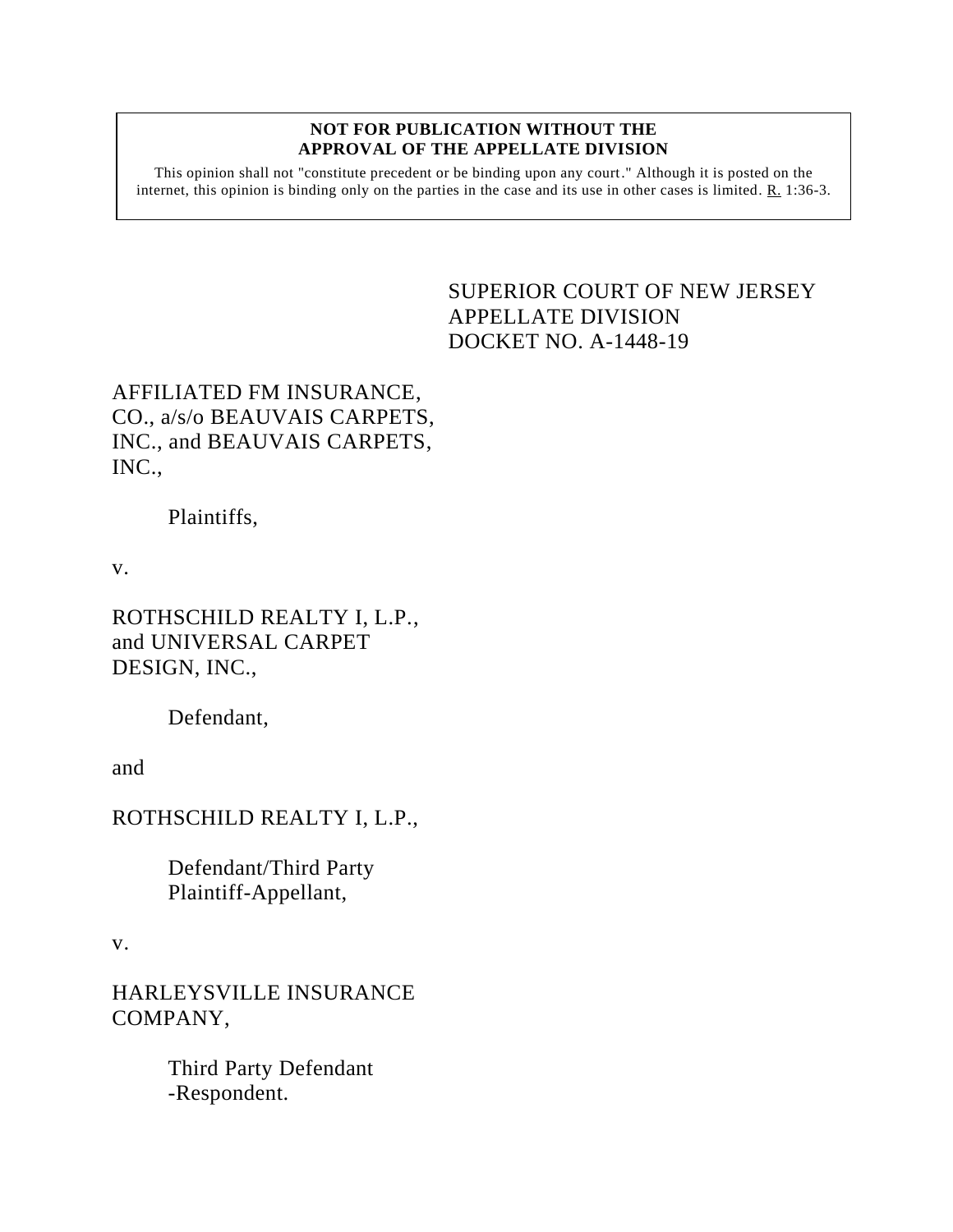Argued July 13, 2021 – Decided August 6, 2021

Before Judges Hoffman and Currier.

On appeal from the Superior Court of New Jersey, Law Division, Hudson County, Docket No. L-4339-17.

Patrick D. Heller argued the cause for appellant (Law Offices of Terkowitz & Hermesmann, attorneys; Patrick D. Heller, on the briefs).

Tracey K. Wishert argued the cause for respondent (Riker Danzig Scherer Hyland & Perretti LLP, attorneys; Tracey K. Wishert, of counsel and on the brief; Theodore A. Mottola, on the brief).

# PER CURIAM

Defendant/third-party plaintiff Rothschild Realty I, L.P. (Rothschild) owned a warehouse which it leased to defendant Universal Carpet Design, Inc. (Universal). The lease required Universal to obtain general liability insurance for the property and to name Rothschild as an additional insured. Although Universal obtained commercial property coverage and commercial general liability coverage from third-party defendant Harleysville Insurance Company, the insurance application did not request coverage for Rothschild as an additional insured.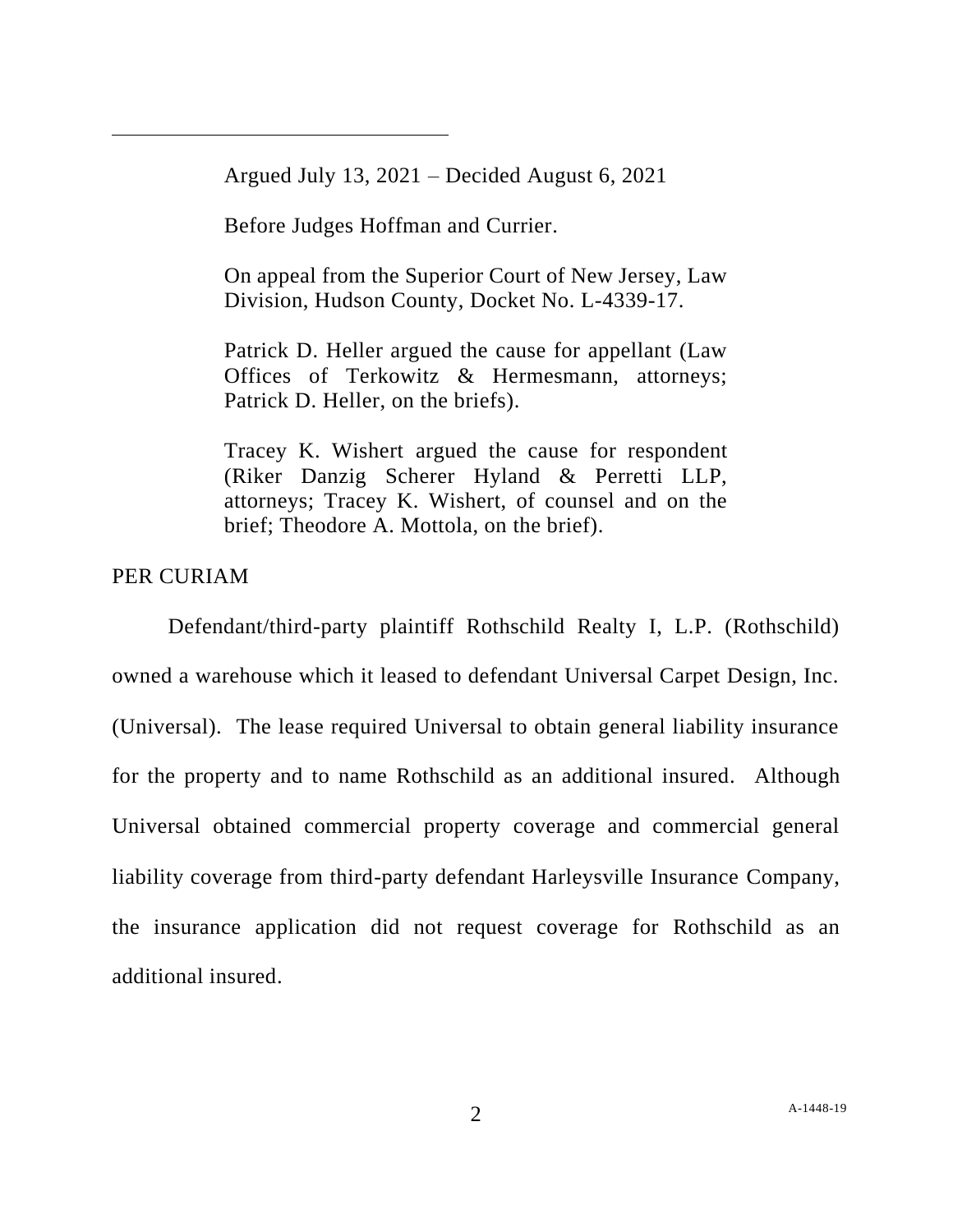After the warehouse roof collapsed in February 2014 and damaged merchandise owned by Beauvais Carpets, Inc., Beauvais' insurance carrier, Affiliated FM Insurance Company (Affiliated), compensated Beauvais for the damaged carpets and subsequently brought a subrogation action against Rothschild and Universal.<sup>1</sup> Rothschild sought coverage for the claim from Harleysville. Because Rothschild was not named as an additional insured on the policy, Harleysville denied coverage.

Thereafter, Rothschild filed a third-party claim against Harleysville. The trial court granted Harleysville summary judgment, finding Rothschild was not named as an insured under the policy and rejecting Rothschild's request for reformation. We affirm.

As stated, the lease between Rothschild and Universal required Universal to obtain insurance coverage naming Rothschild as an additional insured. In 2004, Universal tasked the Walsdorf Agency, Inc. to obtain the required insurance. Walsdorf prepared a commercial insurance application, listing "Universal Carpet" as the applicant and giving the warehouse's address in North Bergen, New Jersey as the premises to be insured. The application was signed

<sup>&</sup>lt;sup>1</sup> Universal did not answer the complaint. Default judgment was subsequently entered against it.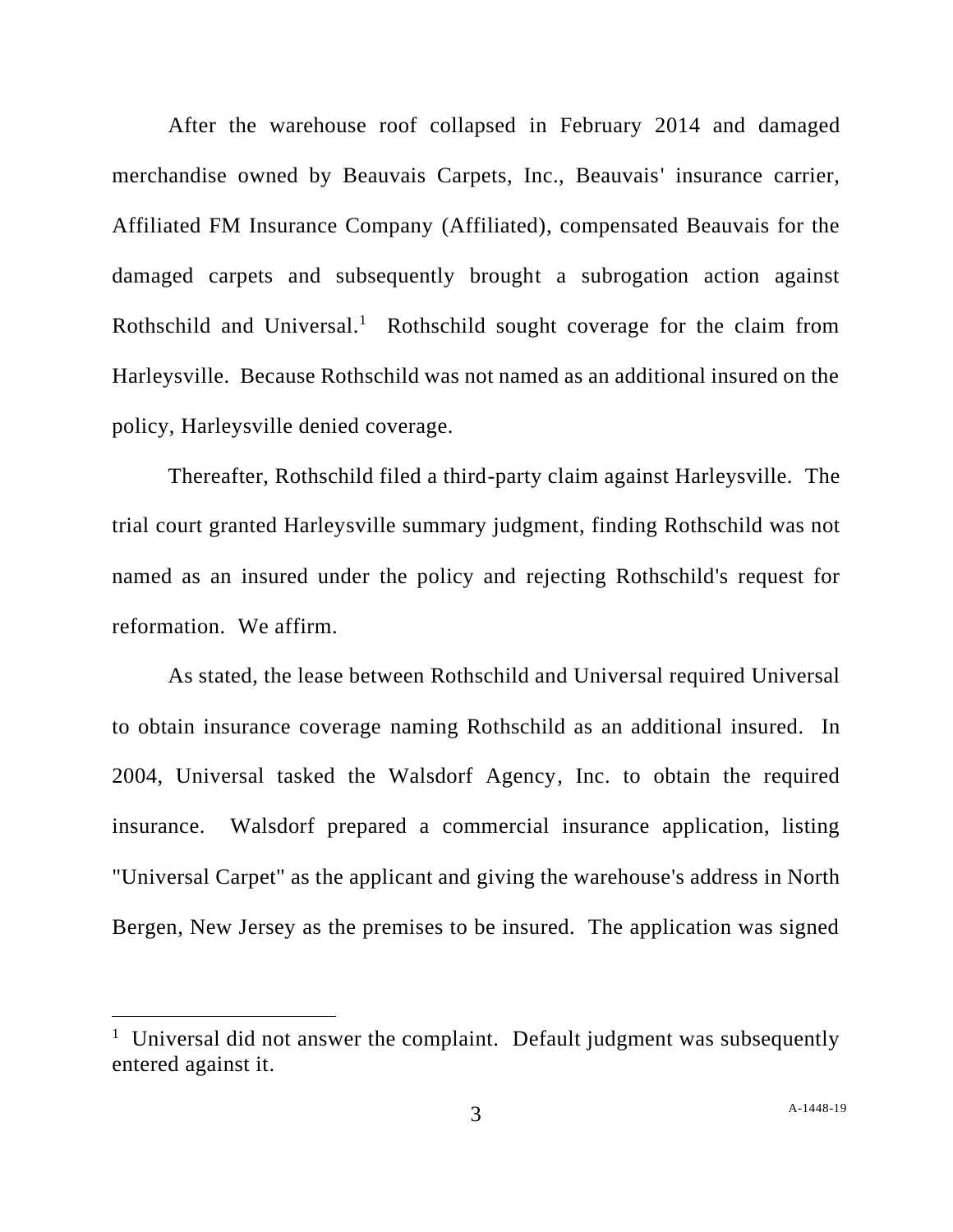by Edward J. Brennan, a 50% owner of Universal and, as its office manager, the person responsible for the procurement of insurance.

Under the subsection entitled "Additional Interest/Certificate Recipient," the application listed "Ed J Drennan" with an address in Sparkhill, NY as an "Additional Insured . . . ." Drennan is described on the application as the "Building Owner . . . ."

Walsdorf sent the insurance application to the Heffner Agency, Inc., (Heffner) which procured property and general liability insurance coverage for the leased warehouse from Harleysville. Roger Currier, the Harleysville underwriter who reviewed and approved Universal's application, testified that according to the application, the owner of the building was Ed Drennan. Therefore, he included "an additional insured for a landlord" endorsement on the policy. Currier stated it was "common for people to own buildings under one entity and own a business under another entity and rent them as it appears to have been the case in this situation." Currier believed that "Ed Drennan personally owned the building but ran a carpet company called Universal Carpet . . . ."

Harleysville charged Universal a \$50 minimal premium for designating Drennan as an additional insured. Currier explained that the premium for the

A[-1448-19](#page-0-0)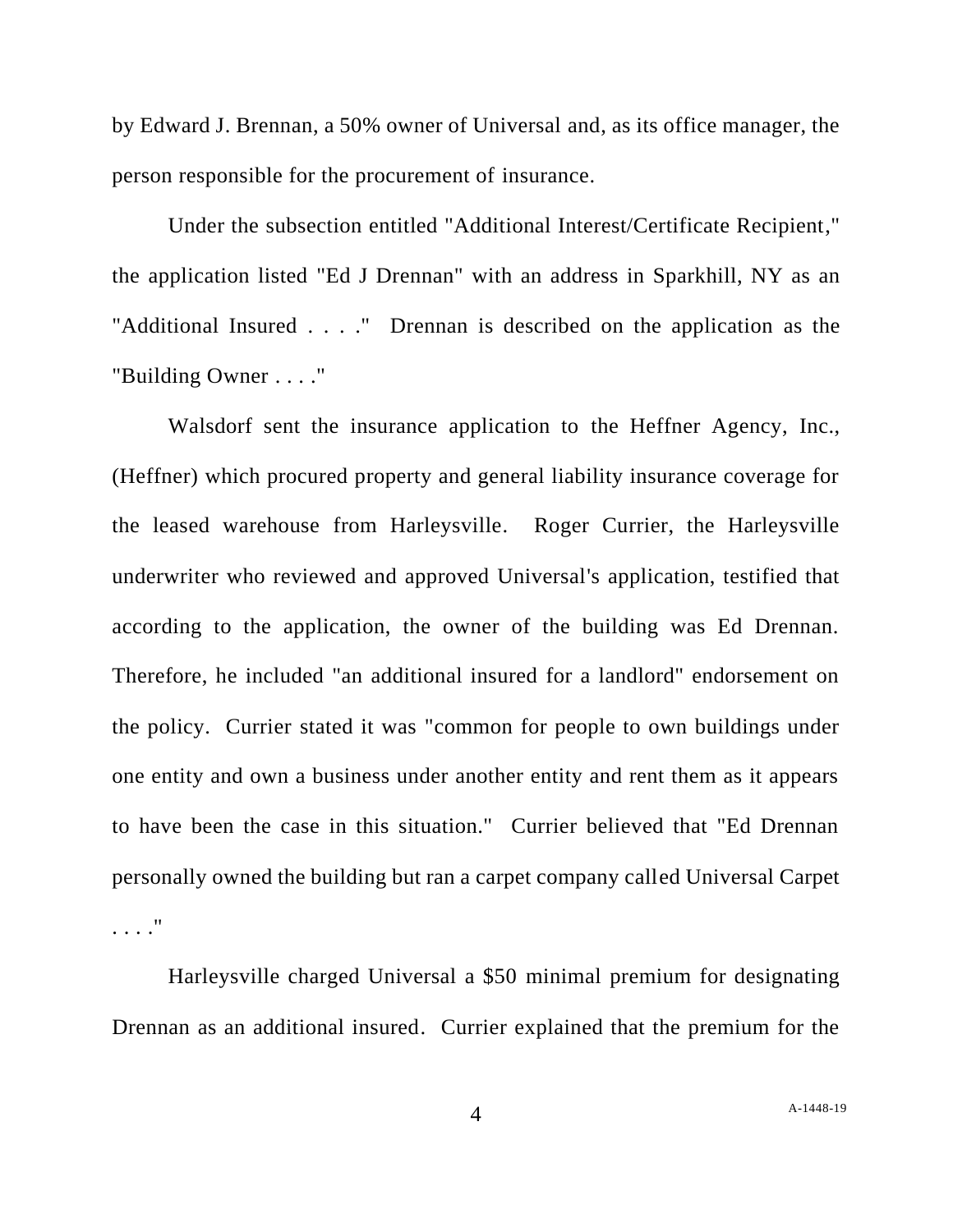additional coverage would have been higher if a different person or entity unaffiliated with Universal was the owner of the building.

The insurance policy issued by Harleysville to Universal included commercial property coverage and commercial general liability coverage. It was renewed every year for ten years without any changes regarding the additional insured. The last policy period was December 2, 2013 to December 2, 2014. Like the previous policies before it, the policy insured the warehouse located in North Bergen and the additional insured was listed as Ed J Drennan.

During his 2019 deposition, Drennan testified that he never owned the warehouse, and never told Walsdorf that he owned the warehouse. Although Drennan stated he reviewed the yearly policies for the amount charged and the "general coverage", he did not review them in totality. Drennan testified that the first time he observed the "building owner" designation on the insurance policy was shortly before his deposition.

After Rothschild filed a third-party complaint against Harleysville seeking insurance coverage under the Universal liability policy, Harleysville denied it had a duty to defend or indemnify Rothschild. Thereafter, Rothschild and Affiliated settled the underlying property damage claim for \$75,000.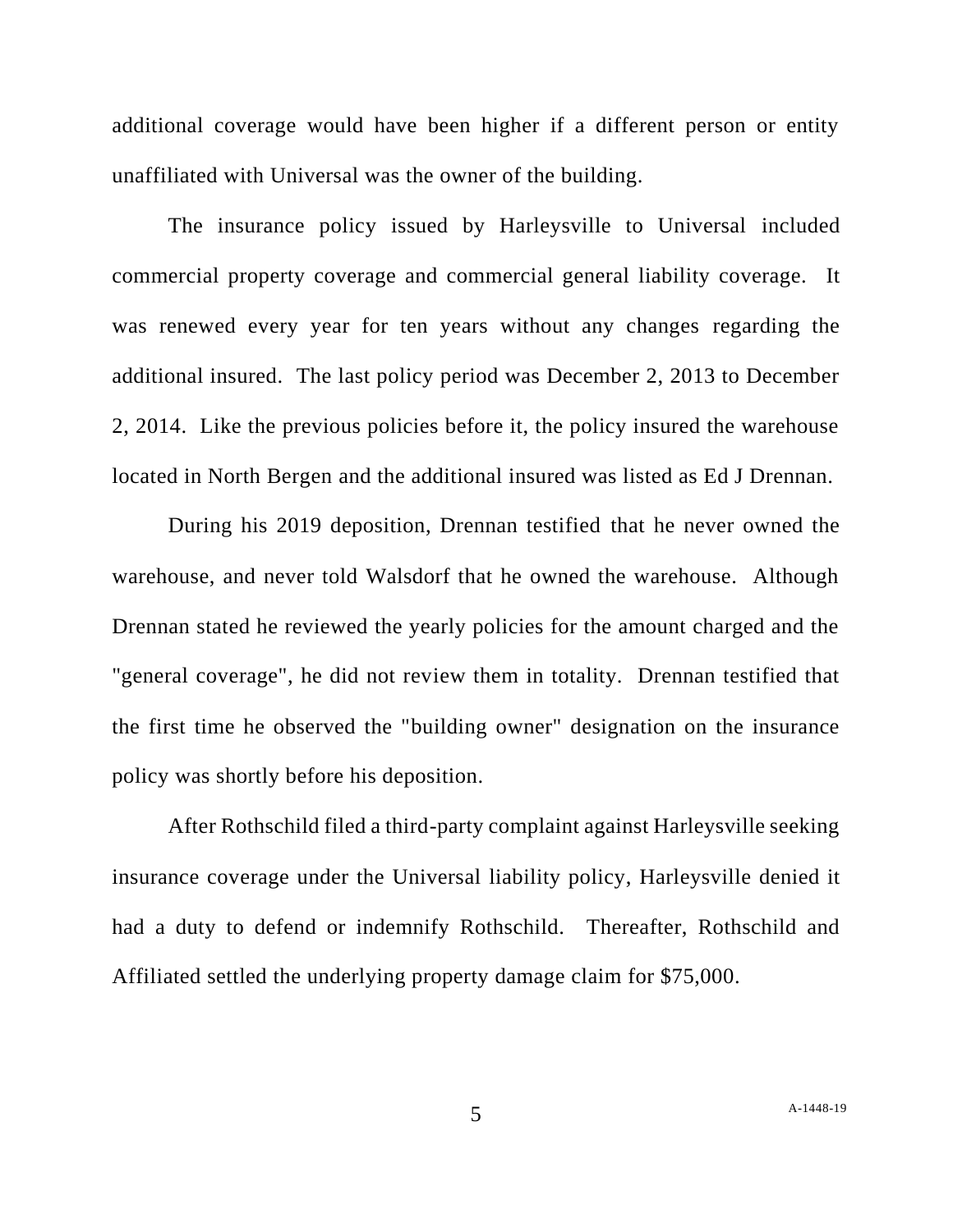Harleysville and Rothschild each moved for summary judgment on the third-party complaint. Harleysville asserted the clear and unambiguous terms of the policy do not provide coverage for Rothschild as an insured or an additional insured. Rothschild sought to reform the policy to include it as an additional insured under a theory of mutual mistake – that Universal and Harleysville meant to insure the warehouse owner – Rothschild – but instead mistakenly listed Drennan.

Alternatively, Rothschild contended the unilateral mistake coupled with Harleysville's inequitable conduct required reformation of the policy. Rothschild referred to a Certificate of Insurance found in Heffner's file during discovery. The certificate, issued by Walsdorf on October 29, 2013, lists Rothschild as a certificate holder and states that "Rothschild Realty is included as additional insured/landlord as respects [the warehouse premises]."

The certificate was not provided to Harleysville nor was it found in its records. Nevertheless, Rothschild asserted the certificate notified Heffner of a potential issue regarding the ownership of the warehouse and that Heffner's knowledge of Rothschild as the possible owner of the warehouse was imputed to Harleysville as its agent. Therefore, Harleysville should have investigated that fact and corrected the policy.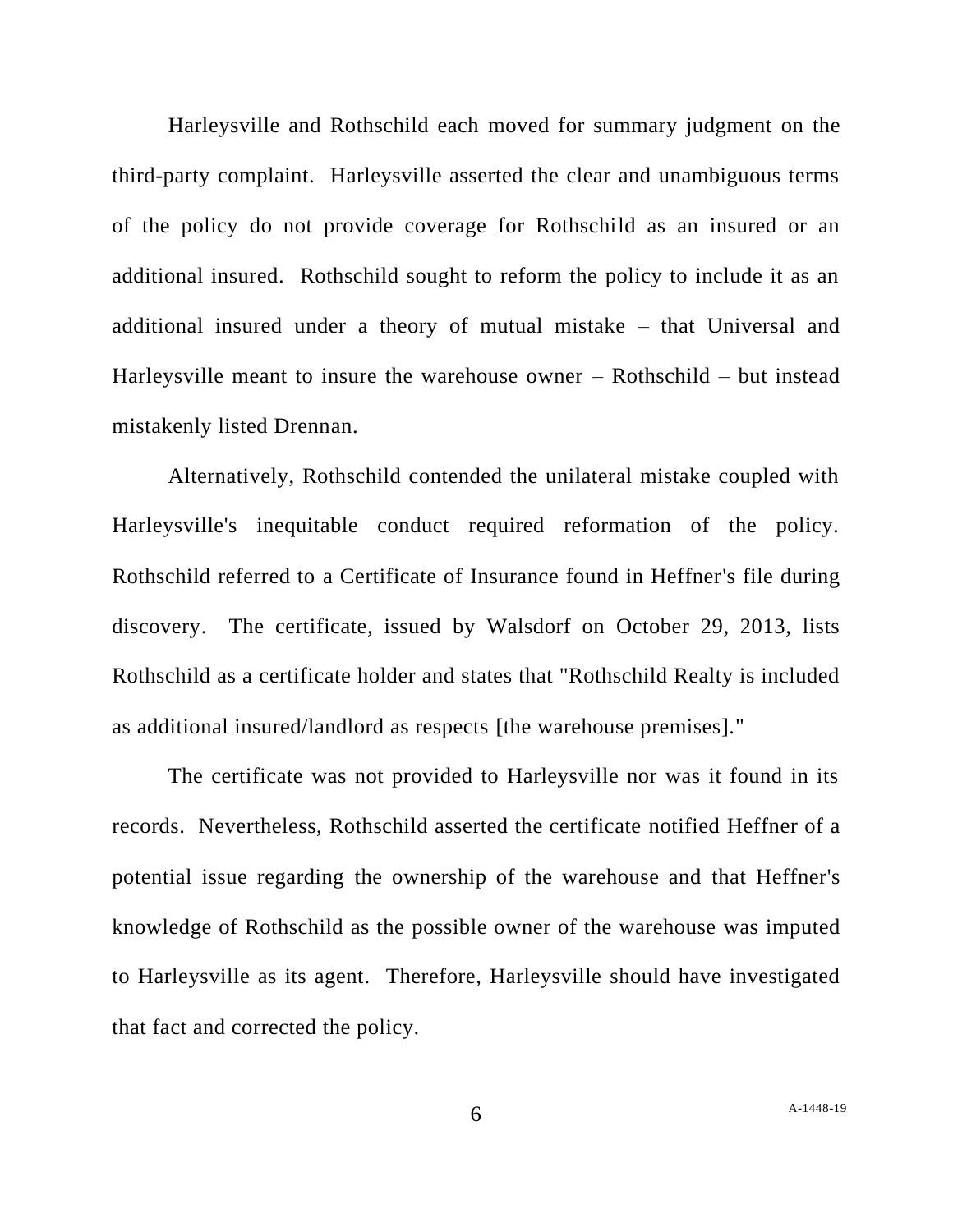On November 14, 2019, the trial court issued a written decision and accompanying orders granting summary judgment to Harleysville and denying Rothschild's motion. In addressing Rothschild's argument that the listing of Drennan as the building owner was a mutual mistake requiring reformation of the policy, the court reasoned:

> [T]he facts do not indicate an intent to insure anyone other than Drennan, including Rothschild, the owner. Harleysville' s underwriter testified that he charged the minimum allowable premium for the CG 2011 endorsement naming Drennan because he understood that Drennan was both the principal of Universal and the landlord for the premises where Universal maintained its operations. Consequently, naming Drennan as an additional insured did not increase the overall risk . . . . Currier further testified that if requested to insure an independent landlord, he would have charged a different premium to reflect it. Under Harleysville's premium rating guidelines, he would have been required to charge more .... Instead, Currier charged the minimum premium of \$50 to reflect the lesser risk created in a situation where the same person has a financial interest in both the safe operation of the tenant business and the structure in which the business operates . . . .

> Although Drennan ultimately did not require the insurance as an owner because he did not own or manage the warehouse, Rothschild has nevertheless failed to meet its high burden of proving by clear and convincing evidence that both parties intended to insure Drennan as the owner. Instead, the facts indicate the intent of Harleysville to insure Universal and Drennan as listed in the application. If Harleysville intended to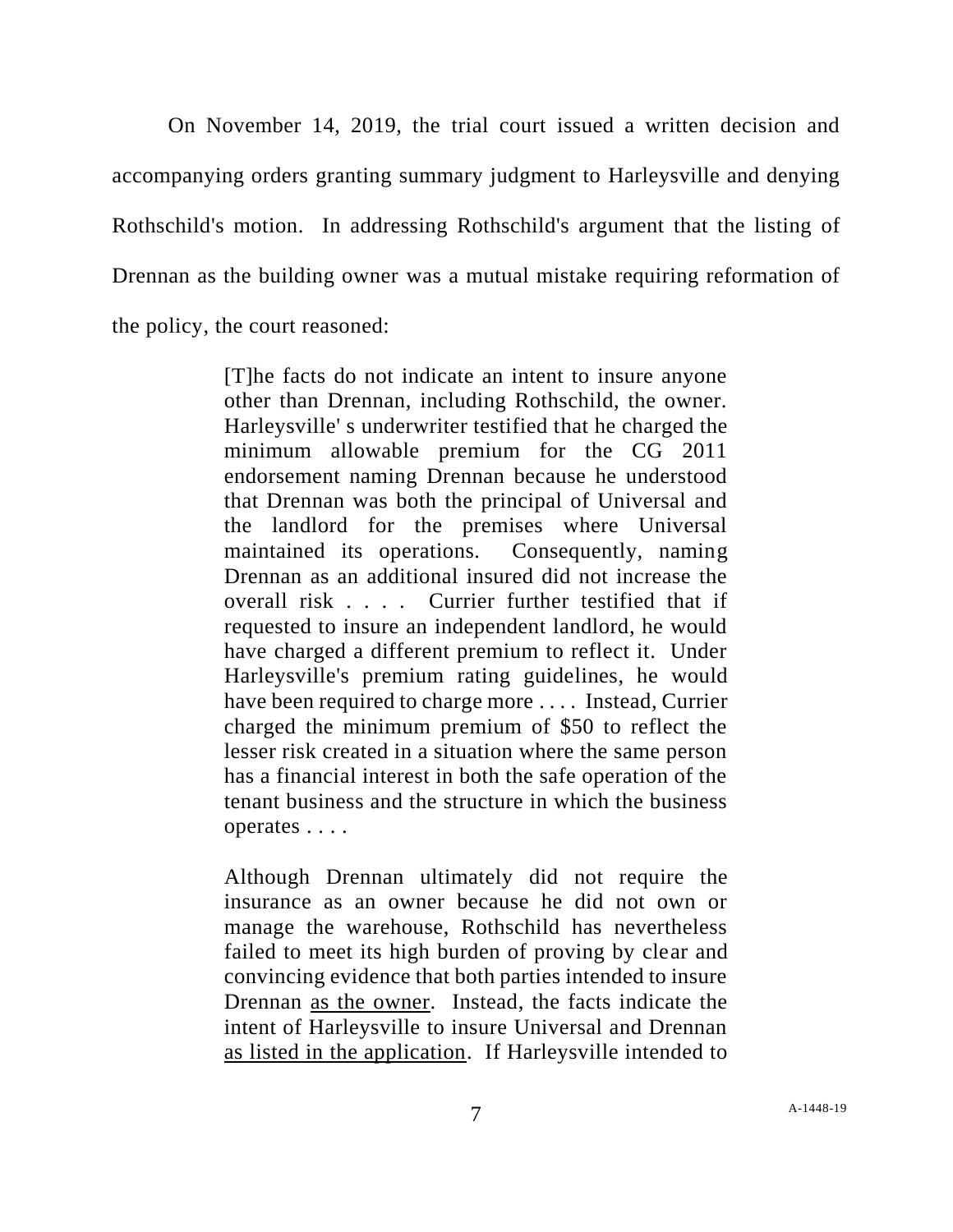insure Rothschild, it would have charged a higher premium, as it would have been required to do pursuant to a higher risk . . . . Therefore, the [c]ourt finds that Rothschild has not met the elements of reformation by mutual mistake by clear and convincing evidence.

The court also rejected Rothschild's secondary argument, stating:

Rothschild relies upon agency principles and its expert in claiming Universal's conduct was unconscionable. Specifically, it contends that Heffner, as Harleysville's agent, took possession of a document demonstrating that Rothschild was the true owner of the property. This document, a Certificate of Insurance issued by Walsdorf, identifies Rothschild as the 'insured/landlord.'

Rothschild's expert opines that Harleysville should have investigated this fact and immediately sought clarification. Currier admitted in his deposition that if he was aware, he would have investigated . . . . Therefore, Rothschild claims, the knowledge of Heffner as Harleysville's agent is imputed to the principal, Harleysville. See NCP Litig. Tr. v. KPMG LLP, 187 N.J. 353, 366 (2006).

Although Rothschild alleges a duty on behalf of Universal to ensure the applications contained the correct information and were properly issued in accordance with the insured's wishes, Rothschild has failed to demonstrate unconscionable conduct even if Universal's conduct failed to meet the alleged duty.

. . . .

Harleysville issued the policy precisely as Universal requested in its application and then the policy was renewed with the same terms and conditions for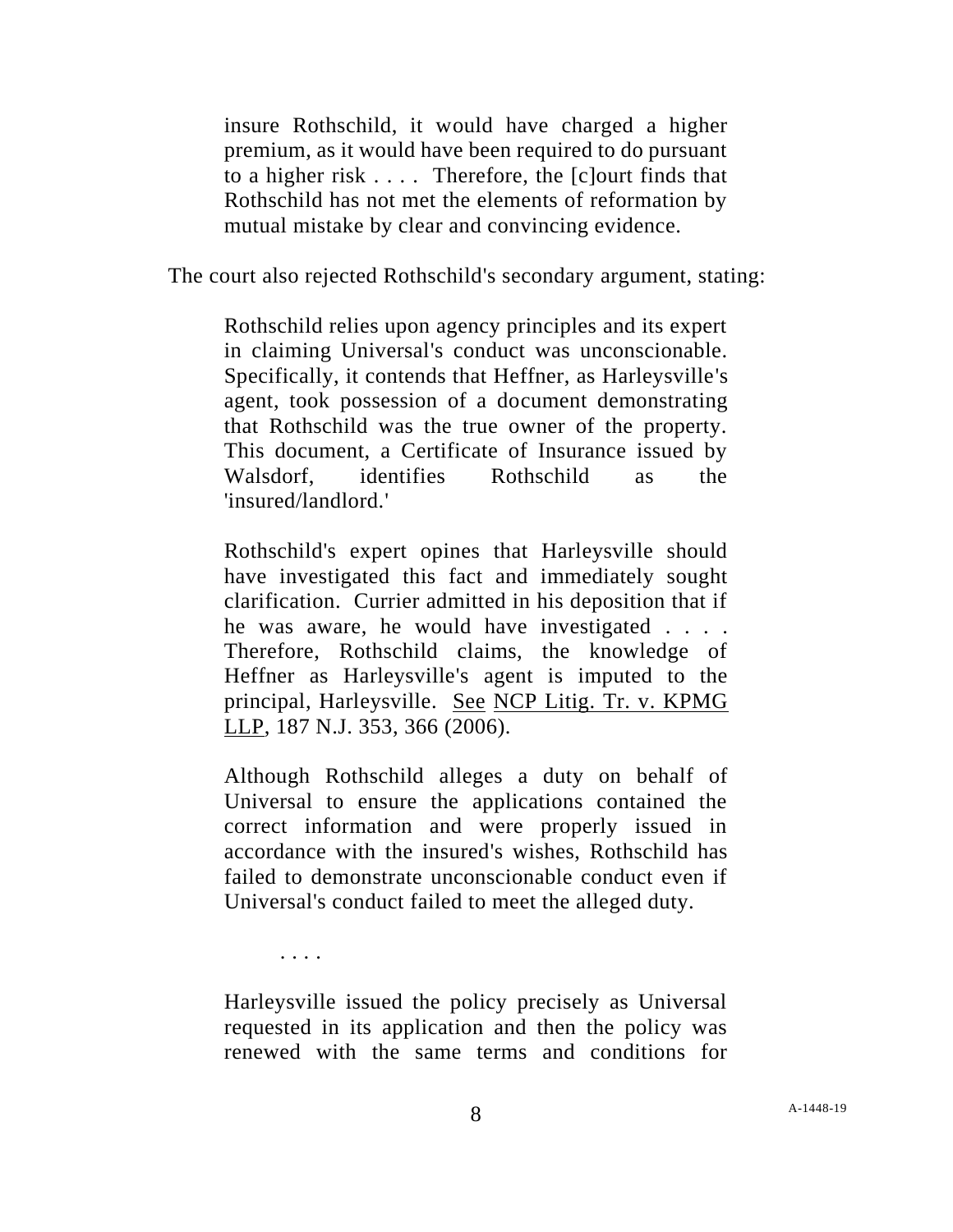approximately the following decade . . . . Universal and/or Rothschild did not assert any alleged errors in the policy. To the extent that Rothschild expected or intended to be insured, there is no evidence it ever reviewed or requested a copy of the Universal policy.

Rothschild submits that Universal's failure to read the entire policy does not bar Rothschild's suit. The [c]ourt does not find that it bars the suit. Instead, there is insufficient evidence that Harleysville acted unconscionably in its failure to name a party who raised no concerns about the terms of the policy.

Therefore, although Rothschild submits that Harleysville should have investigated the Certificate of Insurance issued by Walsdorf, there is insufficient evidence to demonstrate any 'unconscionable conduct' to warrant reformation due to unilateral mistake.

We review the grant of summary judgment de novo, applying the same legal standard as the trial court. Green v. Monmouth Univ., 237 N.J. 516, 529 (2019) (citation omitted). Therefore, we consider "whether the competent evidential materials presented, when viewed in the light most favorable to the non-moving party in consideration of the applicable evidentiary standard, are sufficient to permit a rational factfinder to resolve the alleged disputed issue in favor of the non-moving party." Brill v. Guardian Life Ins. Co. of Am., 142 N.J. 520, 523 (1995).

Summary judgment must be granted "if the pleadings, depositions, answers to interrogatories and admissions on file, together with the affidavits, if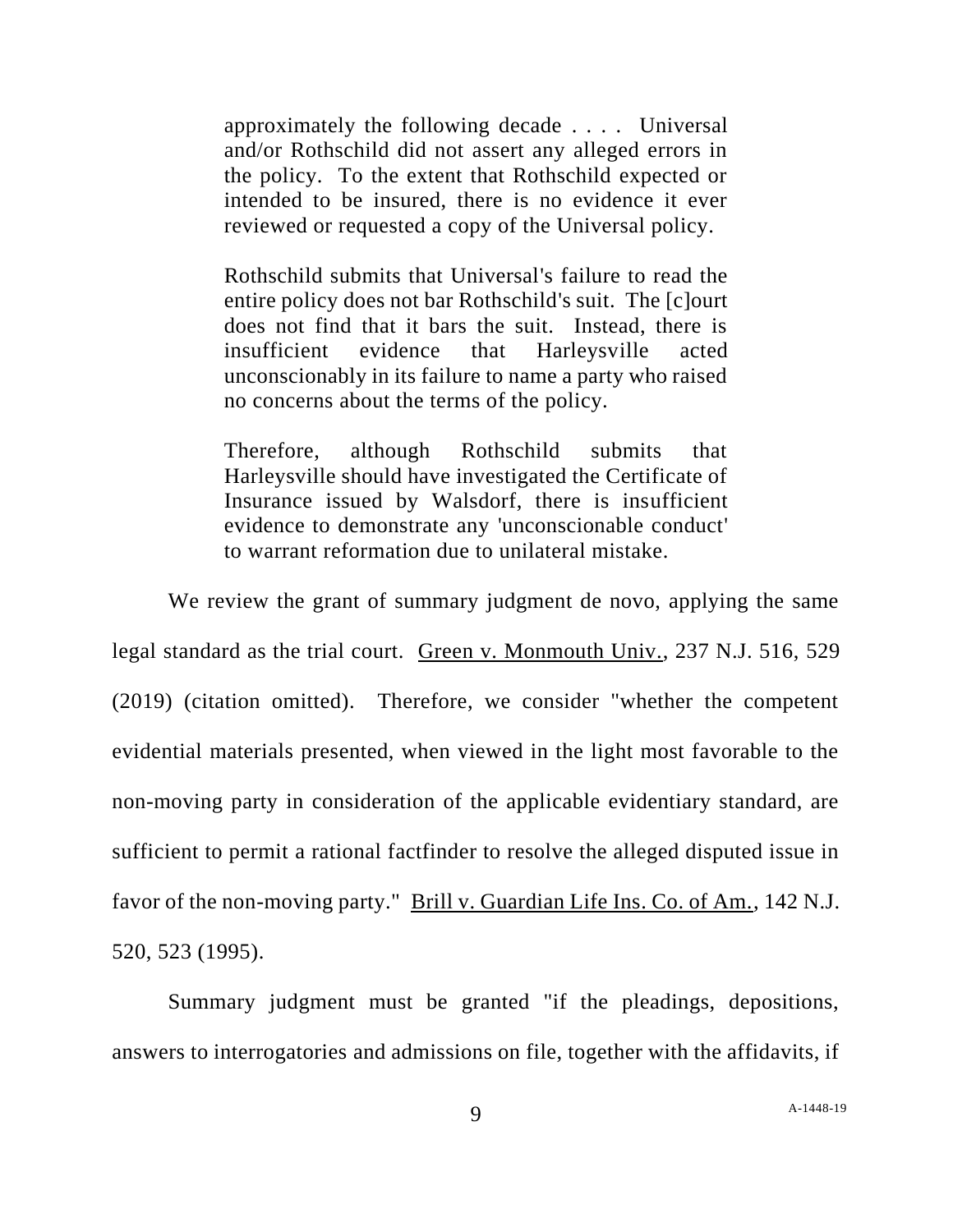any, show that there is no genuine issue as to any material fact challenged and that the moving party is entitled to a judgment or order as a matter of law." R. 4:46-2(c). "If there is no genuine issue of material fact, we must then 'decide whether the trial court correctly interpreted the law.'" DepoLink Ct. Rep. & Litig. Support Servs. v. Rochman, 430 N.J. Super. 325, 333 (App. Div. 2013) (citations omitted). We review issues of law de novo and accord no deference to the trial judge's conclusions on issues of law. Nicholas v. Mynster, 213 N.J. 463, 478 (2013).

On appeal, Rothschild renews its argument, contending "the insurance contract should be reformed to reflect the parties' intent to insure the actual owner of the building, Rothschild." It further states that "the parties made a mutual mistake, they both believed [they] were insuring the warehouse owner."

"Generally, when interpreting an insurance policy, we give the policy's words their plain, ordinary meaning." Passaic Valley Sewerage Comm'rs v. St. Paul Fire & Marine Ins. Co., 206 N.J. 596, 607-08 (2011) (citing Nav-Its, Inc. v. Selective Ins. Co., 183 N.J. 110, 118 (2005)). The court will enforce policy terms as written and "cannot write for the insured a better policy of insurance than the one purchased." Memorial Properties, LLC v. Zurich Am. Ins. Co., 210 N.J. 512, 525 (2012) (internal quotation marks and citations omitted).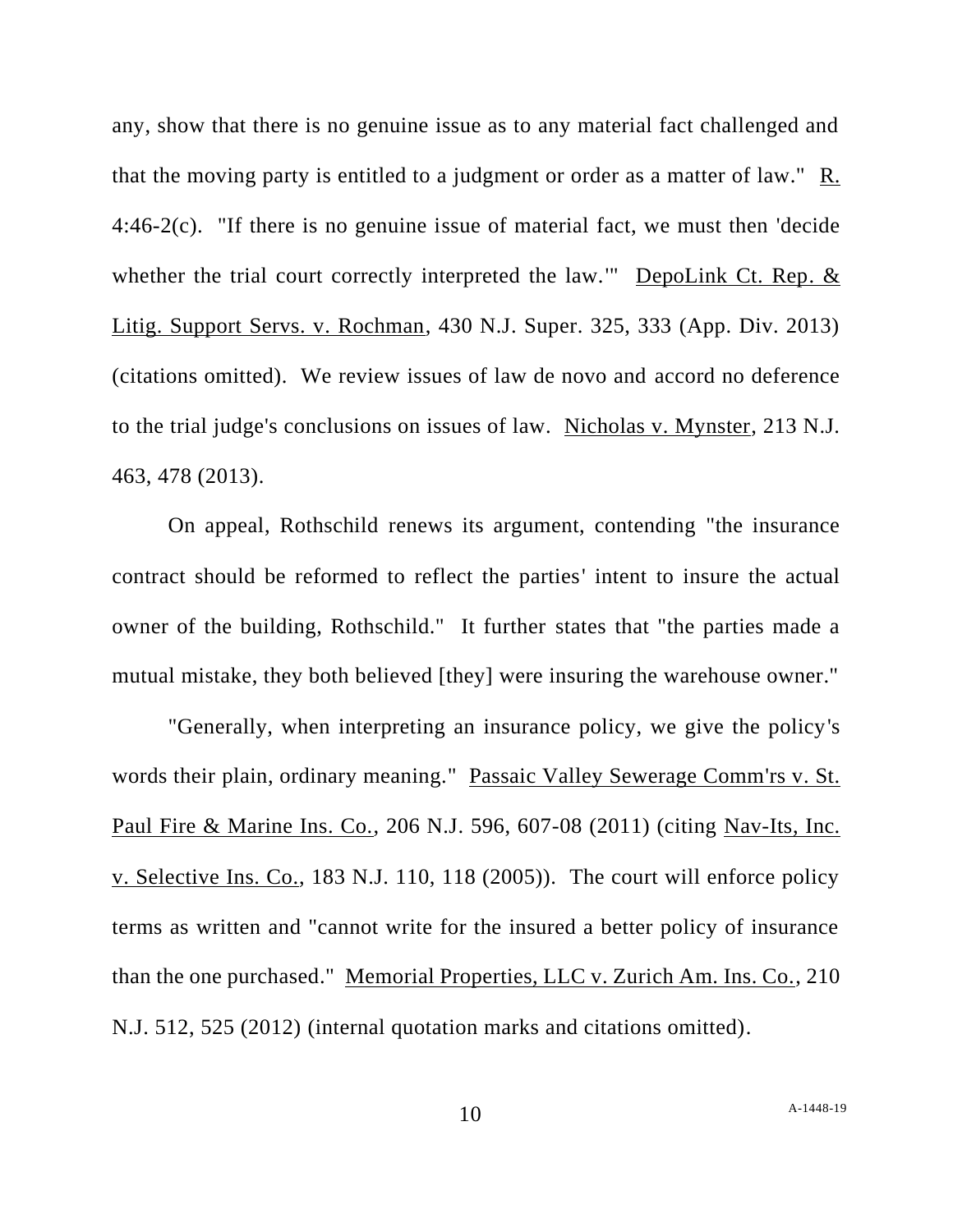However, courts will reform a contract in the context of mutual mistake. Bonnco Petrol, Inc. v. Epstein, 115 N.J. 599, 608 (1989). Finding a mutual mistake requires that: (1) "both parties are in agreement at the time they attempt to reduce their understanding to writing"; and (2) "the writing fails to express that understanding correctly." St. Pius X House of Retreats, Salvatorian Fathers v. Diocese of Camden, 88 N.J. 571, 579 (1982). To reform a contract, there must be "'clear and convincing proof' that the contract in its reformed, and not original, form is the one that the contracting parties understood and meant it to be." Id. at 581 (quoting Cen. State Bank v. Hudik-Ross Co., Inc., 164 N.J. Super. 317, 323 (App. Div. 1978)).

A review of the presented facts does not support a finding of mutual mistake. Harleysville did not make a mistake in issuing the insurance policies. The original insurance application was prepared by Walsdorf on behalf of Universal. The application called for Harleysville to provide commercial property coverage and commercial general liability coverage to Universal and requested that "Ed J Drennan" be included as an additional insured under the policy. Importantly, Drennan did not testify that he intended Rothschild to be included as an additional insured on the Harleysville policy.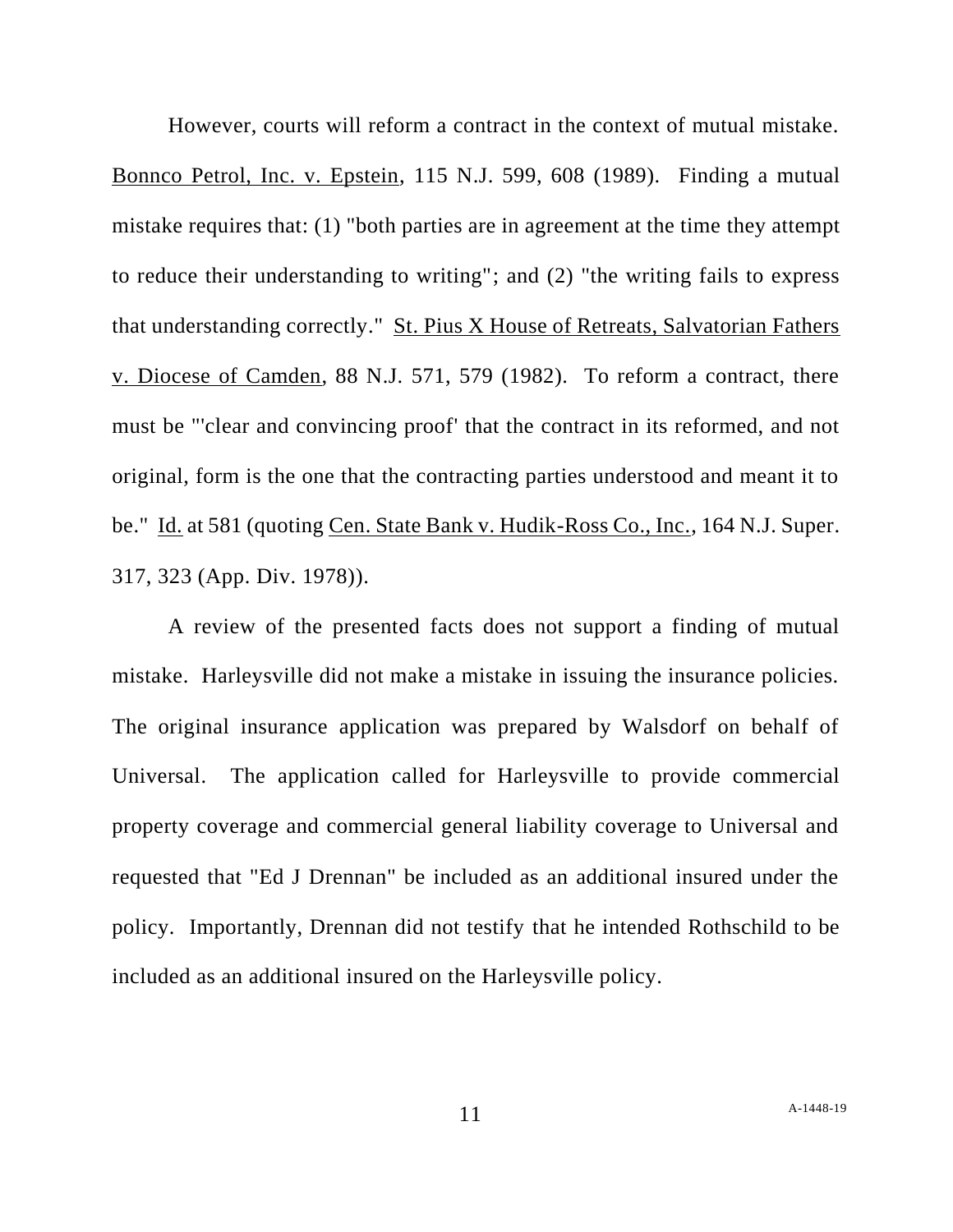Harleysville issued the policies as requested in the application, listing "Ed J Drennan" as the additional insured on the endorsement for "Additional Insured – Managers or Lessors of Premises." Moreover, Currier testified that Universal was only charged an additional \$50 premium for the added coverage because, according to the application, "Mr. Drennan . . . owned the property that he was also insuring as the owner of Universal Carpet . . . ." Currier advised that "[h]ad it been a different business that owned the building other than Ed Drennan, it's a different exposure and I would have sought further information."

Therefore, Rothschild has not produced clear and convincing proof that any entity including Universal, Walsdorf, or Harleysville intended to include Rothschild as an additional insured under the policy. Therefore, there can be no finding of a mutual mistake.

We are also unpersuaded by Rothschild's assertion that Harleysville acted unconscionably and that such conduct, coupled with the unilateral mistake, requires reformation of the policy.

"The general rule with respect to the reformation of contracts applies equally to insurance policies: relief will be granted only where . . . a mistake on the part of one party is accompanied by fraud or other unconscionable conduct of the other party." N.J. Transit Corp. v. Certain Underwriters at Lloyd's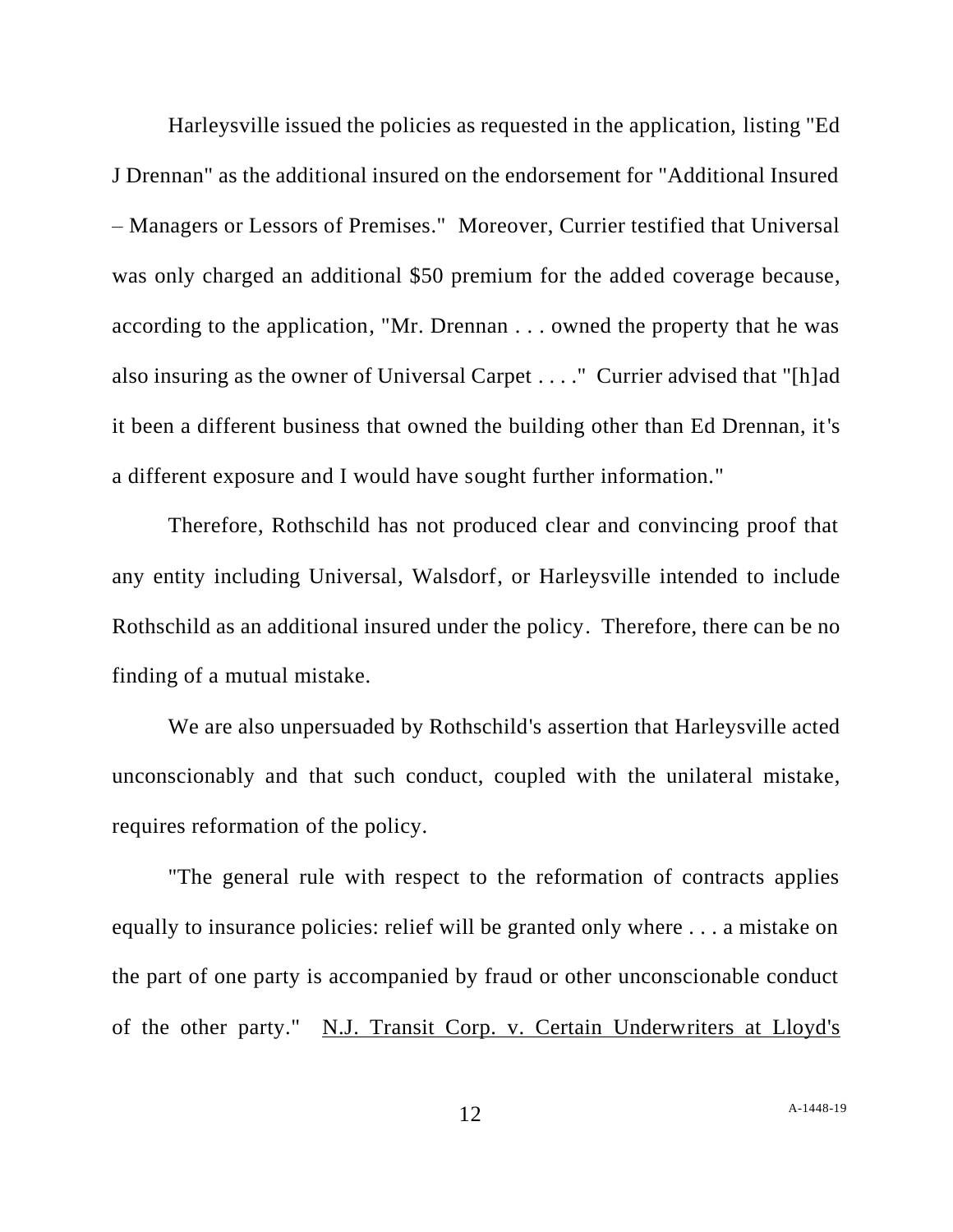London, 461 N.J. Super. 440, 464 (App. Div. 2019) (internal quotation marks and citations omitted).

Rothschild grounds its argument in the 2013 certificate of insurance found in Heffner's file that listed Rothschild as an additional insured on Universal's policy. Rothschild asserts the document revealed that "Ed Drennan might not own the property and/or that Rothschild did." And that under agency law, Heffner's knowledge is imputed to its principal, Harleysville. Therefore, Harleysville should have investigated the true ownership of the warehouse.

As stated, Rothschild has not established that Harleysville either possessed the certificate of insurance or that it had knowledge of Rothschild's ownership of the building at any time from 2004 to the day the roof collapsed.

In addition, Harleysville had informed its agents, including Heffner, that the agencies did not have binding authority for any additional insured coverage. And Currier specifically advised Walsdorf of this information at the time of the application process in 2004. Therefore, Heffner could not bind Harleysville to additional insured coverage on any basis.

In addition, an insurer's duty to investigate is limited. John Hancock Mut. Life Ins. Co. of Boston, Mass. v. Cronin, 139 N.J. Eq. 392, 398 (E. & A. 1947). The duty arises "'only when the independent investigation . . . discloses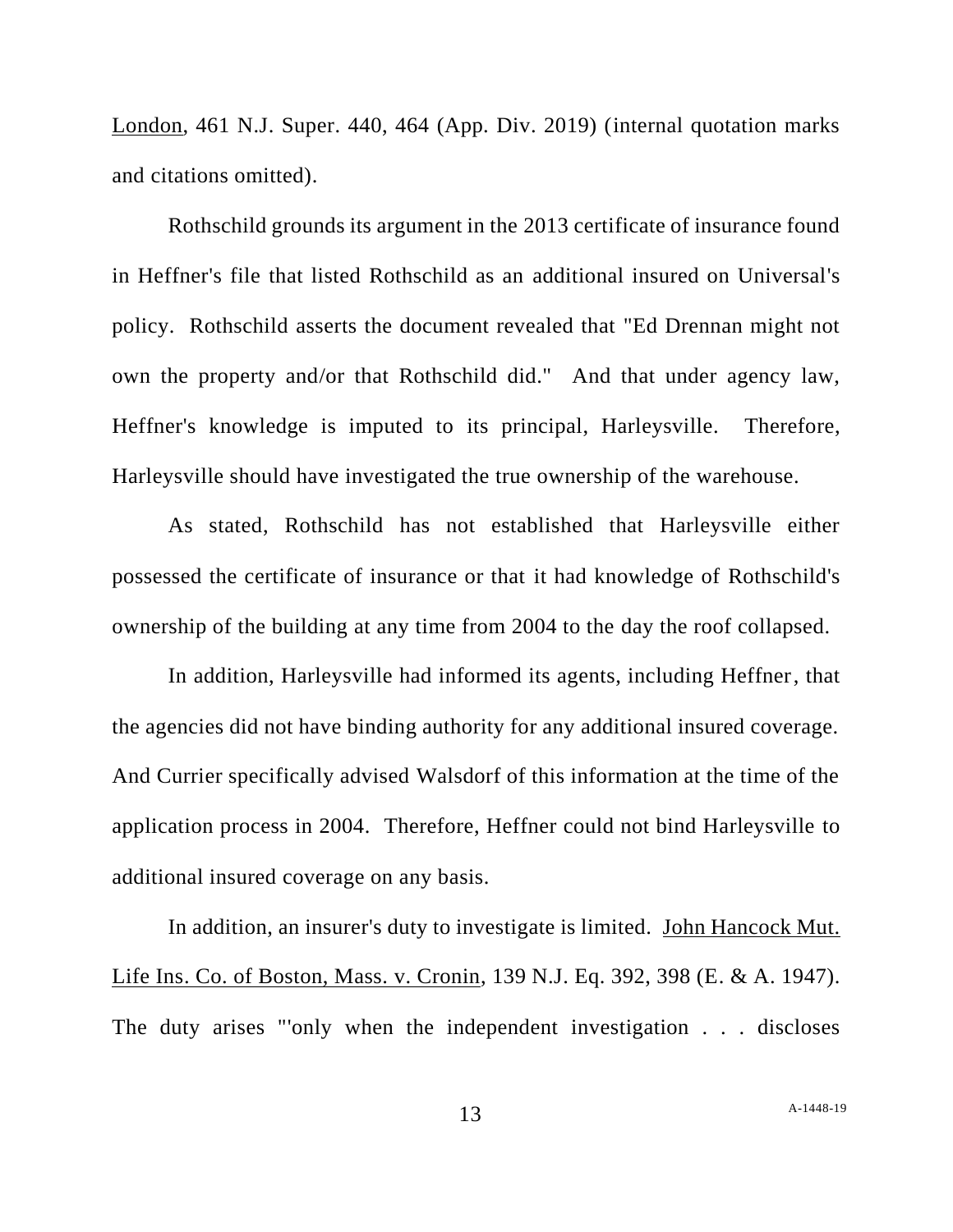sufficient facts to seriously impair the value' of the application." Ledley v. William Penn Life Ins. Co., 138 N.J. 627, 639 (1995) (alteration in original) (quoting Gallagher v. New Eng. Mut. Life Ins. Co. of Boston, 19 N.J. 14, 22 (1955)). On the other hand, an insured is responsible for the accuracy of its application and to truthfully respond to specific questions in the insurance application. Progressive Cas. Ins. Co. v. Hanna, 316 N.J. Super. 63, 70 (App. Div. 1998).

Here, Universal was obligated to ensure its application contained the correct information and to read the insurance policies issued by Harleysville to confirm that proper coverage was provided. The application requested Drennan be covered as an additional insured as the owner of the warehouse. Harleysville complied with the request and provided insurance coverage to Drennan as an additional insured. The insurance policies clearly identified Drennan as the additional insured. The same coverage was renewed year after year without objection by either Universal or Rothschild. Neither entity ever notified Harleysville of any error. Neither Universal nor Rothschild ever refused acceptance of the policy as written. See Martinez v. John Hancock Mut. Life Ins. Co, 145 N.J. Super. 301, 310 (App. Div. 1976) (holding that insured is "under a duty to examine [its] insurance policies" and if "the terms disclosed by